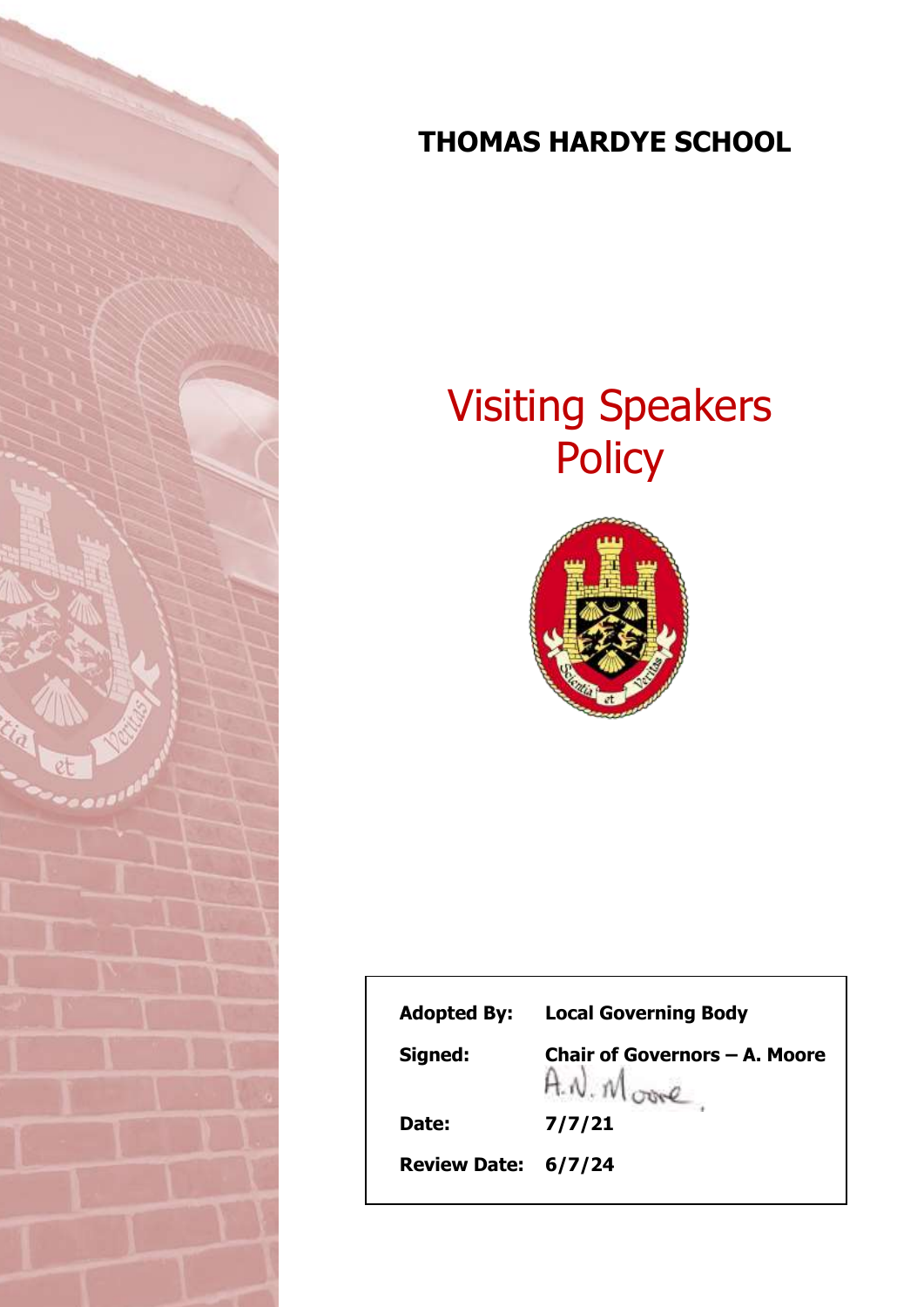#### **1. Rationale**

We often invite speakers from our wider community to give talks to enrich our pupils' experience of school, providing them with information that helps them make decisions at different phases of their education, widening their understanding of world and global issues and providing motivational inspiration through the sharing of a speaker's experience. Both the School and pupils greatly appreciate the time and effort that visiting speakers put in to their presentations. Our responsibility to our students is to ensure that they can critically assess the information they receive as to its value to themselves, and that the information presented is in sympathy with the ethos and values of the School and the tenets of the School, the rule of law, individual liberty, mutual respect and tolerance of those with different faiths and beliefs (referred to as "British Values").

#### **2. Purpose**

The purpose of this policy is to set out the School's obligations when using visiting speakers and what the School expects from visiting speakers. This policy has been drawn up with due regard to the Government's Prevent Duty guidance and the School's wider safeguarding obligations. The 'Prevent' statutory guidance (The Prevent Duty: Departmental advice for schools and childcare providers, DfE, June 2015)

(https://www.gov.uk/government/publications/preventduty-guidance) requires schools to have clear protocols for ensuring that any visiting speakers, whether invited by staff or pupils, are suitable and appropriately supervised. This policy should be read in conjunction with the School's Safeguarding and Child Protection Policy.

#### **3. The Protocols**

All visiting speakers must have a nominated point of contact at the school (the Organiser).

The visiting speaker must complete the Visiting Speaker Information Form

 Research must be undertaken on the person/organisation to establish whether they have demonstrated extreme views/actions.

 The School can refuse to allow people/organisations to use school premises if it is suspected or proven that they have links to extreme groups or movements.

 A Register of all visiting speakers will be kept. Any information gathered will be kept in accordance with the School's Data Protection Policy.

 Visiting speakers will provide photo ID upon arrival at School and a copy will be retained in the Visitor File.

 Visiting speakers should be accompanied at all times and should not be left unsupervised with pupils at any point.

• School staff have the right and responsibility to interrupt and/or stop a presentation, should it not meet the criteria outlined above. A form to aid the adherence to this policy is included below: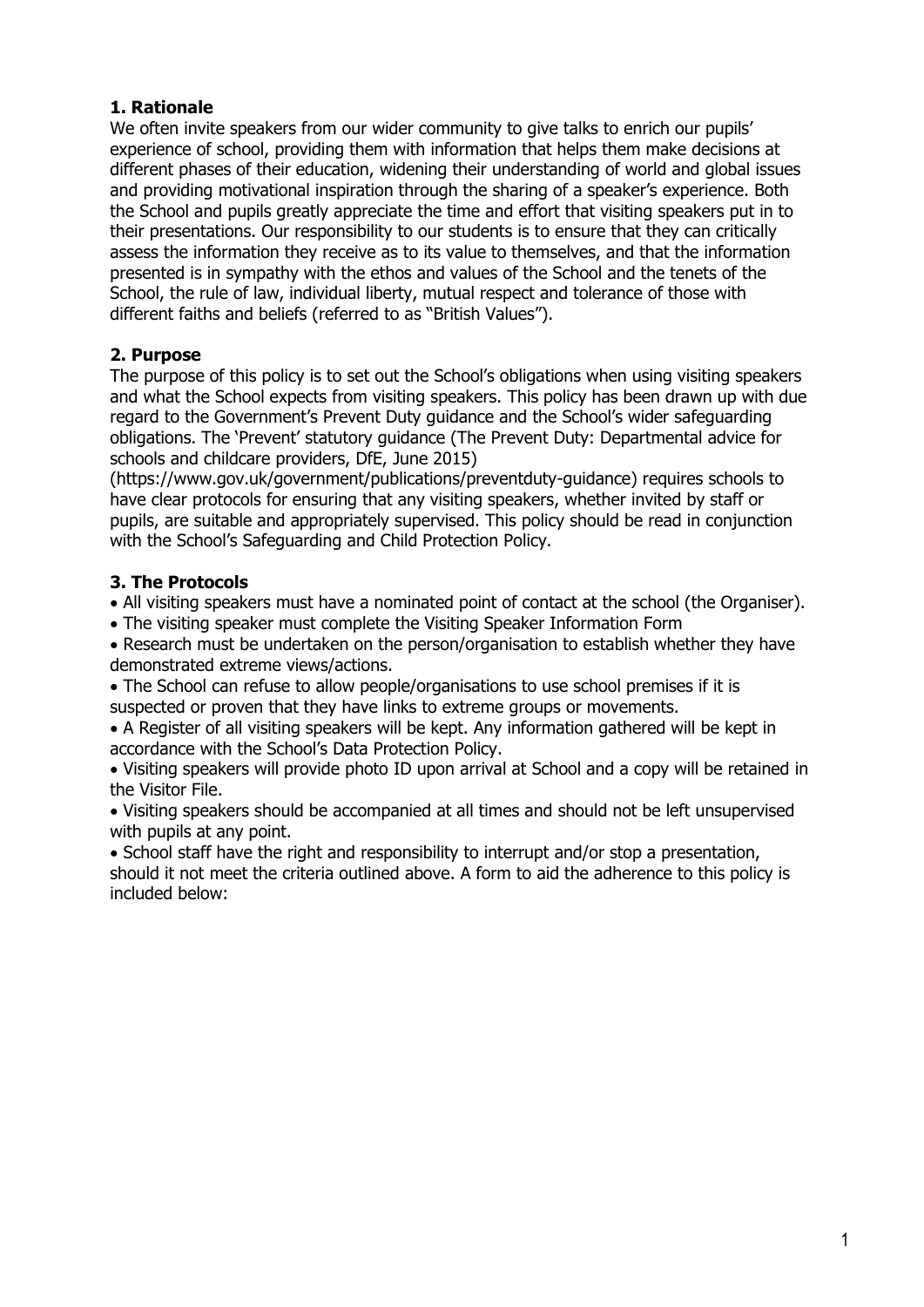## **Visiting Speaker Form**

| Name of Organiser in School                                  |                  |
|--------------------------------------------------------------|------------------|
|                                                              |                  |
|                                                              |                  |
| Name of Visiting Speaker                                     |                  |
|                                                              |                  |
|                                                              |                  |
| <b>Contact Details</b>                                       |                  |
| (Address & Telephone no.)                                    |                  |
|                                                              |                  |
|                                                              |                  |
| Date of Proposed Visit                                       |                  |
|                                                              |                  |
| Purpose of Visit                                             |                  |
|                                                              |                  |
|                                                              |                  |
|                                                              |                  |
|                                                              |                  |
| Permission<br>by<br>given                                    | Signed:<br>Date: |
| Head/Deputy Head                                             |                  |
| Details of research undertaken                               |                  |
|                                                              |                  |
|                                                              |                  |
| on the person/organisation to<br>establish whether they have |                  |
| demonstrated extreme views                                   |                  |
| or actions.                                                  |                  |
|                                                              |                  |
|                                                              |                  |
| Visitor ID seen and photocopy                                |                  |
| taken for Visitor File?                                      |                  |
|                                                              |                  |
|                                                              |                  |
| Visitor signed in?                                           |                  |
| Visitor informed of relevant                                 |                  |
| child protection policies                                    |                  |
| <b>DOMESTIC</b>                                              |                  |
| Meal Required?                                               |                  |
| Accommodation Required?                                      |                  |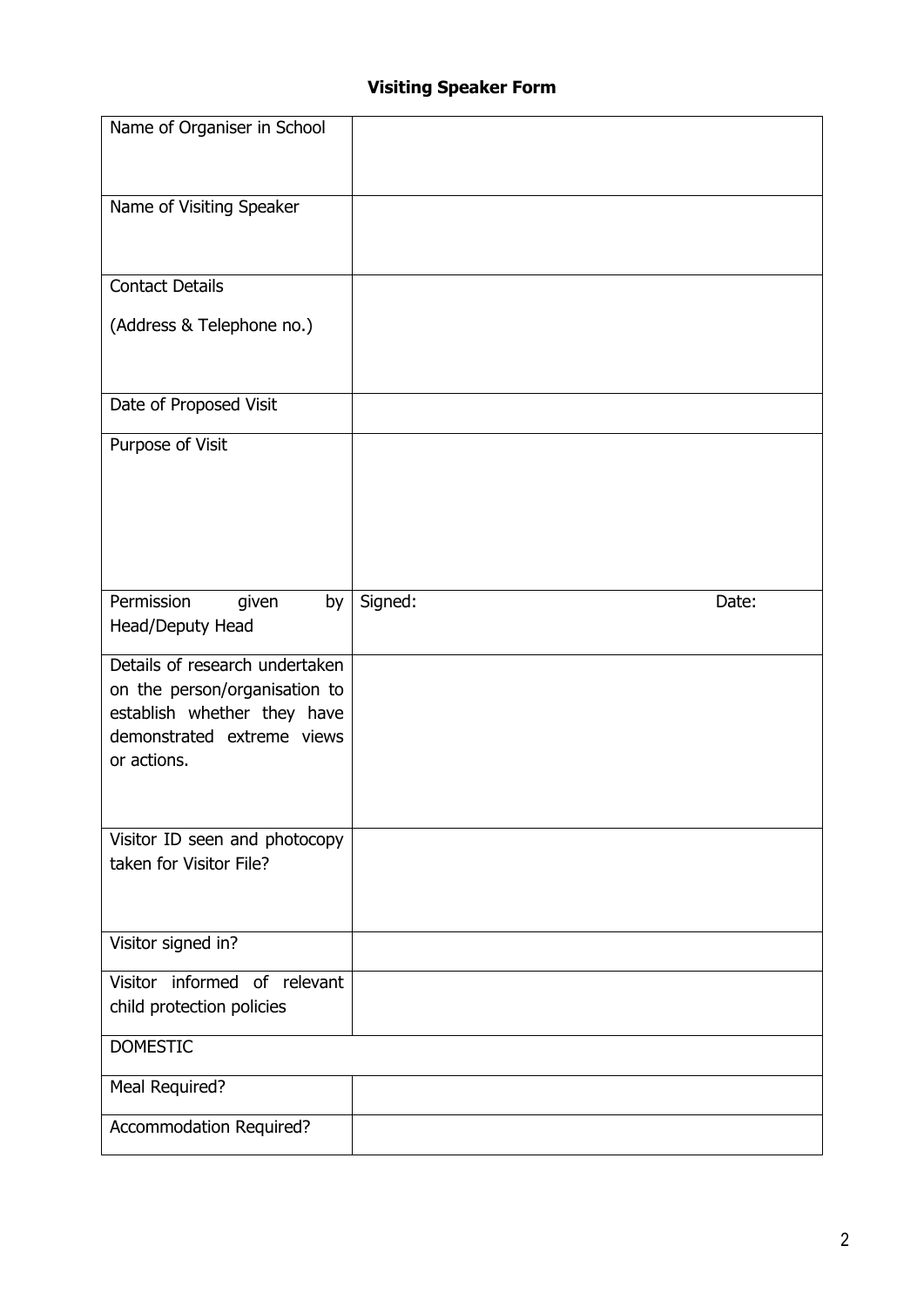### **Visiting Speaker Information Form**

| Speaker Contact Details                                                                                             |       |  |  |  |
|---------------------------------------------------------------------------------------------------------------------|-------|--|--|--|
|                                                                                                                     |       |  |  |  |
| (Address & Telephone no.)                                                                                           |       |  |  |  |
| Date of Proposed Visit                                                                                              |       |  |  |  |
| Purpose of Visit                                                                                                    |       |  |  |  |
| Please outline below the information you wish to communicate in your talk to Thomas<br>Hardye School pupils:        |       |  |  |  |
| Please sign below to confirm:                                                                                       |       |  |  |  |
| • That the information you have provided is true and accurate                                                       |       |  |  |  |
| • That you agree to the 'Guidelines for Visiting Speakers' overleaf                                                 |       |  |  |  |
| . That you will bring valid photo ID (Driving Licence or Passport) with you on the day as<br>proof of your identity |       |  |  |  |
| Signature:                                                                                                          | Date: |  |  |  |

Please now send this form back to your contact at Thomas Hardye School (the organiser) as soon as possible

for Thomas Hardye School Staff Use Only:

| Signature of Organiser        | Date |
|-------------------------------|------|
| Approved by Head/Deputy Heads | Date |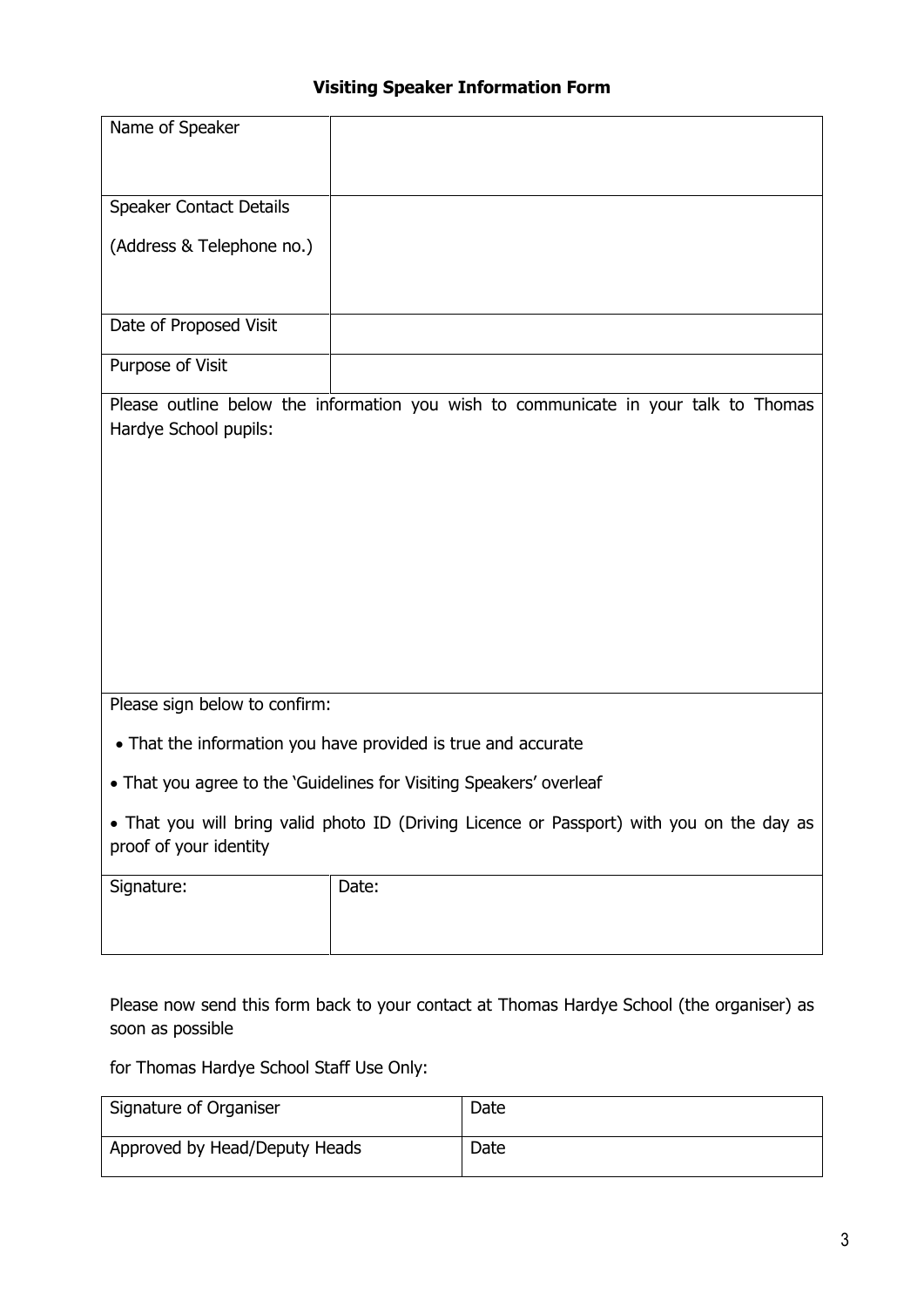#### **Guidelines for Visiting Speakers**

The School values visits from speakers who enrich and broaden our pupils' experience and knowledge. They provide them with information that helps them make decisions at different phases of their education, widens their understanding of world and global issues, and provides motivational inspiration through the sharing of a speaker's experience.

Our responsibility to our students is to ensure that they can critically assess the information they receive as to its value to themselves, and that the information is in sympathy with the ethos and values of the School and the tenets of the School, the rule of law, individual liberty, mutual respect and tolerance of those with different faiths and beliefs (referred to as "British Values").

The 'Prevent' statutory guidance (The Prevent Duty: Departmental advice for schools and childcare providers'. DfE, June 2015)

(https://www.gov.uk/government/publications/preventduty-guidance) requires schools to have clear protocols for ensuring that any visiting speakers whether invited by staff or pupils, are suitable and appropriately supervised.

As per the 'Prevent' guidance, visiting speakers are required to agree to the following terms and conditions:

1. The presentation must not incite hatred, violence or call for the breaking of the law.

2. The visiting speaker is not permitted to encourage, glorify or promote any acts of terrorism, including individuals, groups or organisations that support such acts.

3. The visiting speaker must not spread hatred and intolerance of any minority group/s in the community.

4. The visiting speaker must seek to avoid insulting other faiths or groups, within a framework of positive debate and challenge.

5. Visiting speakers are not permitted to raise or gather funds for any external organisation or cause without express permission from the Head.

6. School staff have the right and responsibility to interrupt and/or stop the presentation for any violation of the agreement.